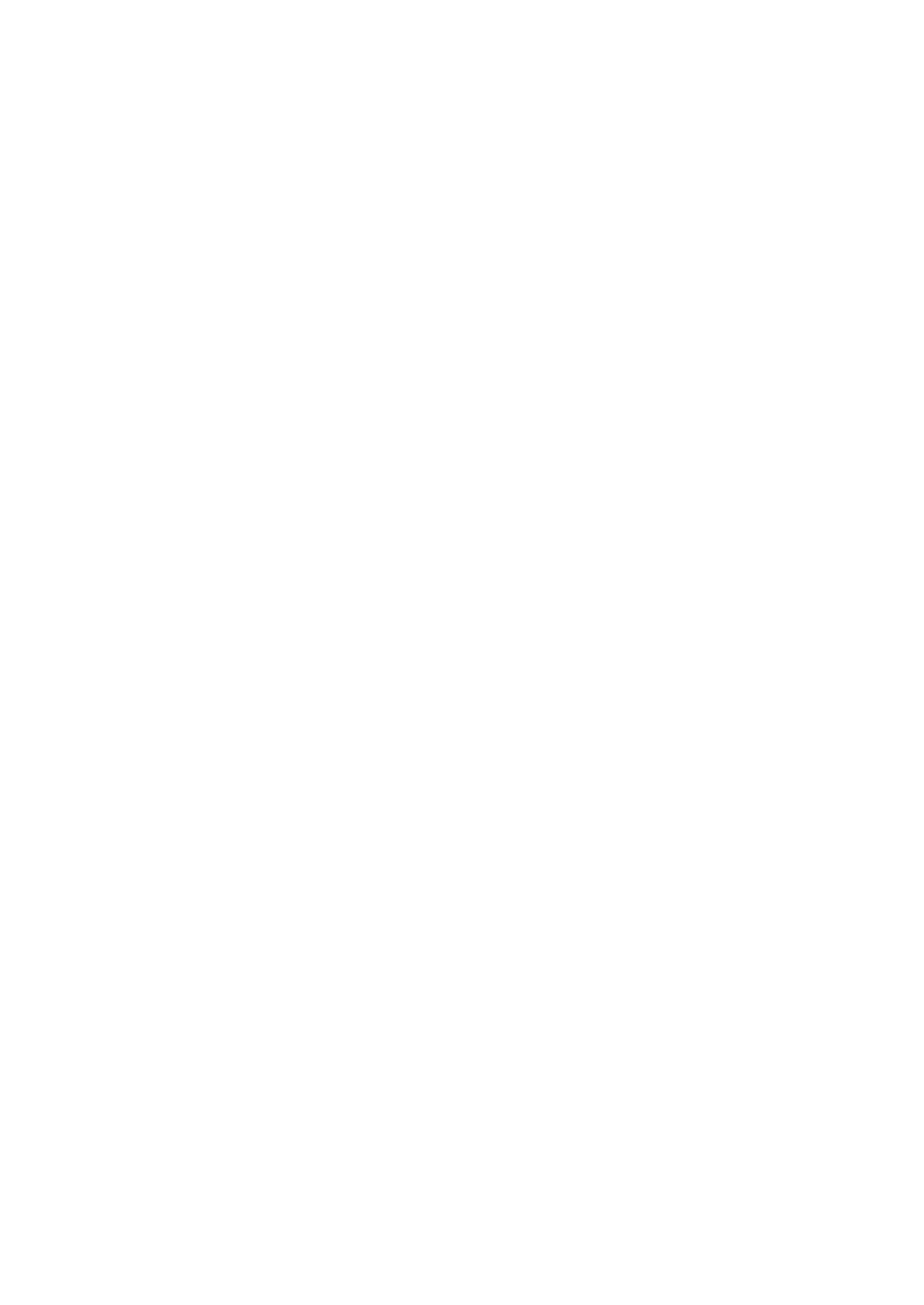The problems involving a moving heat source plays vital role in thermal fields due to its extensive engineering applications, such as continuous annealing after cold working, pulsedlaser cutting and welding, and high speed machining and grinding etc. Al-Huniti et al. [27] studied the dynamic responses of a copper rod due to a moving heat source under the wave type heat conduction model and by means of the Laplace transform the temperature was obtained directly from the heat conduction equation. Baksi et al. [28] considered a threedimensional problem for a homogeneous, orthotropic, electrically as well as thermally conducting infinite rotating elastic medium with heat source by the eigen value approach. Lykotrafitis and Georgiadis [29] studied the three-dimensional steady-state thermo\_elastodynamic problem of moving sources over a half space. Hsieh [30] presented the exact solution of Stefan problems related to a moving line heat source in a quasi-stationary state.

In this paper, the free vibration of a generalized thermoelastic solid cylinder of polygonal (triangular, square, pentagonal and hexagonal) cross section is studied using the Fourier expansion collocation method based on Sububi's generalized theory [31]. The computed nondimensional wave numbers are plotted as graphs.

## **2. Governing equations**

The generalized theories of thermoelasticity are the constitutive equations in which the functions are temperature rate dependent. The constitutive equations for a linear isotropic thermoelastic medium, the stresses  $\sigma_{ij}$ , expressed in cylindrical coordinates, are  $\sigma_{rr} = \lambda (e_{rr} + e_{\theta\theta} + e_{zz}) + 2\mu e_{rr} - \beta (T + \eta T_{,t}),$ 

$$
\sigma_r = \lambda \left( e_{rr} + e_{\theta\theta} + e_z \right) + 2\mu e_r - \beta \left( T + \eta T_t \right), \tag{1a}
$$

$$
\sigma_{rr} = \lambda (e_{rr} + e_{\theta\theta} + e_{zz}) + 2\mu e_{rr} - \beta (T + \eta T_{t}),
$$
\n
$$
\sigma_{\theta\theta} = \lambda (e_{rr} + e_{\theta\theta} + e_{zz}) + 2\mu e_{\theta\theta} - \beta (T + \eta T_{t}),
$$
\n
$$
\sigma_{zz} = \lambda (e_{rr} + e_{\theta\theta} + e_{zz}) + 2\mu e_{zz} - \beta (T + \eta T_{t}),
$$
\n(1c)

$$
\sigma_{\theta\theta} = \lambda (e_{rr} + e_{\theta\theta} + e_{zz}) + 2\mu e_{\theta\theta} - \beta (T + \eta T_{,t}),
$$
\n
$$
\sigma_{zz} = \lambda (e_{rr} + e_{\theta\theta} + e_{zz}) + 2\mu e_{zz} - \beta (T + \eta T_{,t}),
$$
\n(1c)

$$
\sigma_{r\theta} = 2\mu\gamma_{r\theta}, \quad \sigma_{\theta z} = 2\mu\gamma_{\theta z}, \quad \sigma_{r\overline{z}} = 2\mu\gamma_{r\overline{z}}.
$$
 (1d,e,f)

where  $e_{ij}$  are the strain components,  $\beta$  is the thermal stress coefficients, T is the temperature,  $\eta$  is of generalized thermo elasticity, t is the time,  $\lambda$  and  $\mu$  are Lame' constants. The strain  $e_{ij}$  are related to the displacements are given by

$$
e_{rr} = u_{,r}, \quad e_{\theta\theta} = r^{-1}(u + v_{,\theta}), \ e_{zz} = w_{,z},
$$
 (2a)

$$
\gamma_{r\theta} = v_{,r} - r^{-1} (v - u_{,\theta}),
$$
\n $\gamma_{z\theta} = v_{,z} + r^{-1} w_{,\theta},$ \n $\gamma_{rz} = w_{,r} + u_{,z},$ \n(2b)

in which  $u$ ,  $v$  and  $w$  are the displacement components along radial, circumferential and axial directions respectively. The comma in the subscripts denotes the partial differentiation with respect to the variables.

#### **3. Equations of motion**

The three dimensional equations of motion and the heat conduction equation in the reference system *r*,  $\theta$  and *z* are<br>  $\sigma_{rr,r} + r^{-1} \sigma_{r\theta,\theta} + \sigma_{rz,z} + r^{-1} (\sigma_{rr} - \sigma_{\theta\theta}) = \rho u_{,tt}$ ,

system r, 
$$
\theta
$$
 and z are  
\n
$$
\sigma_{rr,r} + r^{-1} \sigma_{r\theta,\theta} + \sigma_{rz,z} + r^{-1} (\sigma_{rr} - \sigma_{\theta\theta}) = \rho u_{,tt},
$$
\n(3a)

$$
\sigma_{rr,r} + r \quad \sigma_{r\theta,\theta} + \sigma_{rz,z} + r \quad (\sigma_{rr} - \sigma_{\theta\theta}) = \rho u_{,tt},
$$
  
\n
$$
\sigma_{r\theta,r} + r^{-1} \sigma_{\theta\theta,\theta} + \sigma_{,rz} + \sigma_{\theta z,z} + 2r^{-1} \sigma_{r\theta} = \rho v_{,tt},
$$
\n(3b)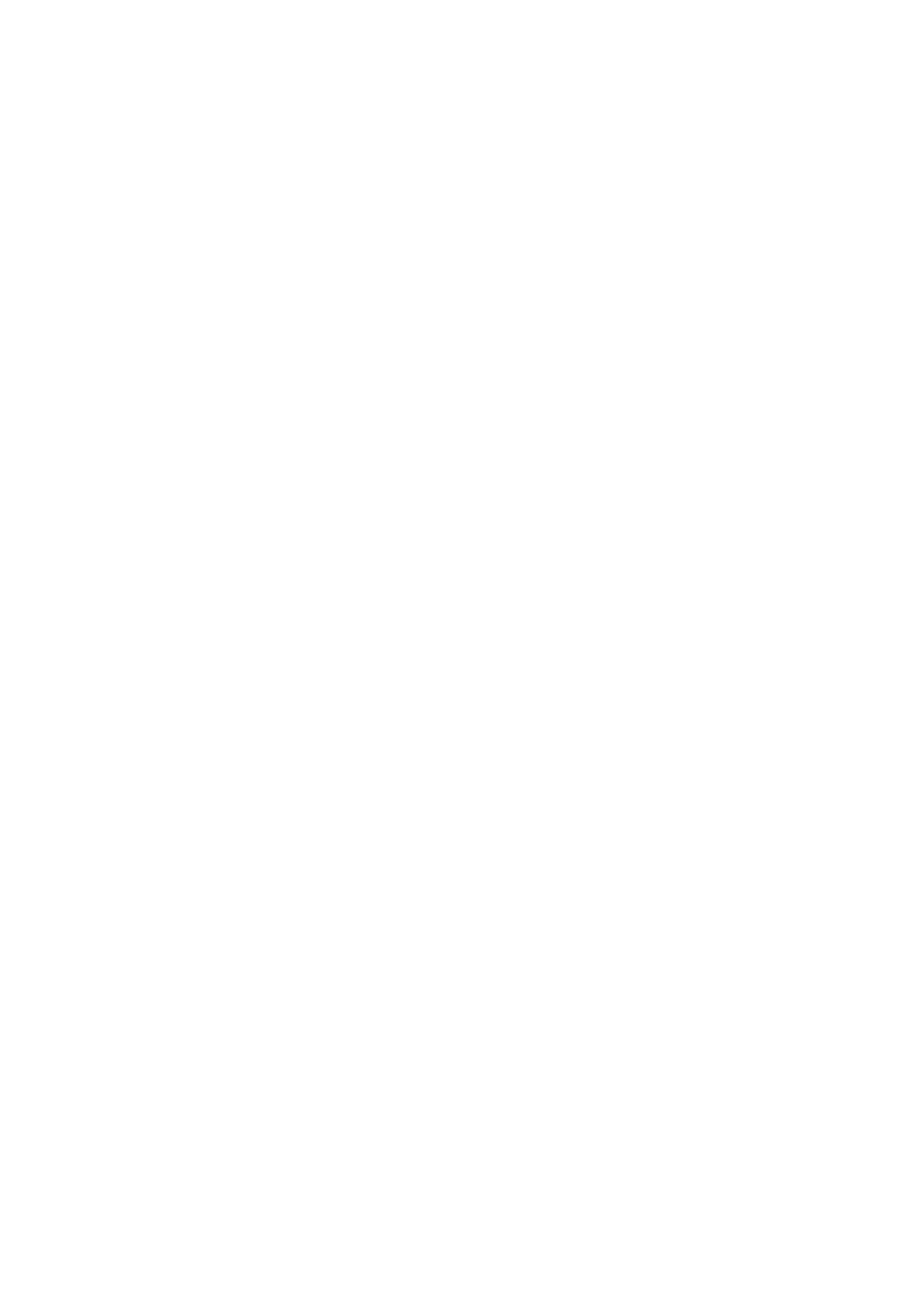$$
T(r,\theta,z,t) = ((\lambda + 2\mu)/\beta a^2) \sum_{n=0}^{\infty} \left[ T_n + \overline{T}_n \right] e^{i(kz + \omega t)},
$$
\n(6d)

where  $\varepsilon_n = \frac{1}{2}$  $\varepsilon_n = \frac{1}{2}$  for  $n = 0$ ,  $\varepsilon_n = 1$  for  $n \ge 1$ ,  $i = \sqrt{-1}$ , k is the wave number,  $\omega$  is the  $\delta$  frequency,  $\phi_n(r,\theta)$ ,  $W_n(r,\theta)$ ,  $T_n(r,\theta)$ ,  $\psi_n(r,\theta)$ ,  $\phi_n(r,\theta)$ ,  $W_n(r,\theta)$ ,  $T_n(r,\theta)$ ,  $\psi_n(r,\theta)$ are the displacement potentials and  $a$  is the geometrical parameter of the cylinder.

Introducing the irrotational velocity  $c_1^2 = (\lambda + 2\mu)/\rho$  and dimensionless quantities such

as 
$$
\zeta = ka
$$
,  $\bar{z} = z/a$ ,  $T_a = t \sqrt{\mu/\rho}/a$ ,  $x = r/a$ ,  $\alpha' = c_1 a/\kappa$ ,  $\Omega^2 = \omega^2 a^2/c_1^2$ ,  $\chi_1 = \frac{T_0 a}{\rho^2 c_v c_1 \kappa} \beta^2$ ,

 $\overline{0}$ 1  $Q^* = \frac{Q}{Q}$ *i*  $\mathcal V$ χ  $\overline{\ }$  =  $\Omega$ , 2  $i_2 = \frac{c_1}{a_2}$ *c*  $\chi_2 = \frac{c_1}{c_v \kappa} \tau$ ,  $\chi_3 = \frac{c_1}{a}$ *c a*  $Q^* = \frac{Q_0 V}{i \chi_1 \Omega}$ ,  $\chi_2 = \frac{c_1^2}{c_v \kappa} \tau$ ,  $\chi_3 = \frac{c_1}{a} \eta$ , and  $\chi_4 = 1/(2 + \overline{\lambda})$ , and using Eqs. (5) and (6) in Eqs. (4),<br>we obtain<br> $(\nabla^2 + \Omega^2 - \chi_4 \varsigma) \phi_n - \varsigma (1 + \overline{\lambda}) \chi_4 W_n - (1 + i \chi_3 \Omega) T_n = 0$ , (7a) we obtain

$$
(\nabla^2 + \Omega^2 - \chi_4 \varsigma) \phi_n - \varsigma \left(1 + \overline{\lambda}\right) \chi_4 W_n - \left(1 + i \chi_3 \Omega\right) T_n = 0, \tag{7a}
$$

we obtain  
\n
$$
(\nabla^2 + \Omega^2 - \chi_4 \varsigma) \phi_n - \varsigma \left(1 + \overline{\lambda}\right) \chi_4 W_n - \left(1 + i \chi_3 \Omega\right) T_n = 0,
$$
\n
$$
\varsigma \left(1 + \overline{\lambda}\right) \chi_4 \nabla^2 \phi_n + \left(\chi_4 \nabla^2 + \Omega^2 - \varsigma^2\right) W_n - \varsigma \left(1 + i \chi_3 \Omega\right) T_n = 0,
$$
\n(7b)

$$
\zeta(1+\lambda)\chi_4 V^2 \phi_n + (\chi_4 V^2 + \Omega^2 - \zeta^2) W_n - \zeta (1+i\chi_3 \Omega) T_n = 0,
$$
\n
$$
-i\chi_1 \Omega \nabla^2 \phi_n + i\chi_1 \varsigma \Omega W_n + (\nabla^2 - i\alpha' \Omega + \chi_2 - Q^*) T_n = 0,
$$
\n(7c)

$$
-\iota_{\chi_1} \xi_2 \mathbf{v} \varphi_n + \iota_{\chi_1 \varsigma_2} \xi_1 \mathbf{w}_n + (\mathbf{v} - i\alpha \xi_2 + \chi_2 - \mathbf{v}) \mathbf{1}_n = 0,
$$
\n
$$
(\mathbf{V}^2 + (2 + \overline{\lambda})\Omega^2 - \varsigma^2) \psi_n = 0,
$$
\n(7d)

where  $\nabla^2 = \frac{\partial^2}{\partial x^2} + x^{-1} \frac{\partial}{\partial x} + x^{-2} \frac{\partial^2}{\partial \theta^2}$ .

The parameters defined in Eqs. (7), namely,  $\chi_1$  couples the equations corresponding to the elastic wave propagation and the heat conduction which is called the coupling factor; the coefficient  $\chi_2$ , which is introduced by the theory of generalized thermoelasticity, may render the governing system of equations hyperbolic. The parameter  $\chi_3$  is the coefficient of the term indicating the difference between empirical and thermodynamic temperatures.

indicating the difference between empirical and thermodynamic temperatures.  
\nRewriting Eqs. (7) results in the following vanishing determinant form  
\n
$$
\begin{vmatrix}\n(\nabla^2 + \Omega^2 - \chi_4 \varsigma^2) & -\varsigma \chi_4 (1 + \overline{\lambda}) & (1 + i \chi_3 \Omega) \\
\varsigma \chi_4 (1 + \overline{\lambda}) & (\nabla^2 \chi_4 + \Omega^2 - \varsigma^2) & -\varsigma (1 + i \chi_3 \Omega) \\
-i \chi_1 \Omega & i \varsigma \chi_1 \Omega & (\nabla^2 - i \alpha' \Omega + \chi_2 - Q^*)\n\end{vmatrix} (\phi_n, W_n, T_n) = 0.
$$
\n(8)

Equation (8), on simplification reduces to the following differential equation  
\n
$$
(A\nabla^6 + B\nabla^4 + C\nabla^2 + D)(\phi_n, W_n, T_n) = 0,
$$
\n(9)

where

$$
A = \chi_4,\tag{10a}
$$

where  
\n
$$
A = \chi_4,
$$
\n
$$
B = \chi_4 \left( \Omega^2 - \chi_4 \zeta^2 + \chi_2 - i \alpha \Omega \right) + \zeta^2 \chi_4^2 \left( 1 + \overline{\lambda} \right)^2 + \left( \Omega^2 - \zeta^2 \right),
$$
\n
$$
C = i \zeta \Omega \left( 1 + i \chi_3 \Omega \right) \left( \zeta^2 + \zeta^2 \chi_4 \left( 1 + \overline{\lambda} \right) + \chi_4 \right)
$$
\n(10b)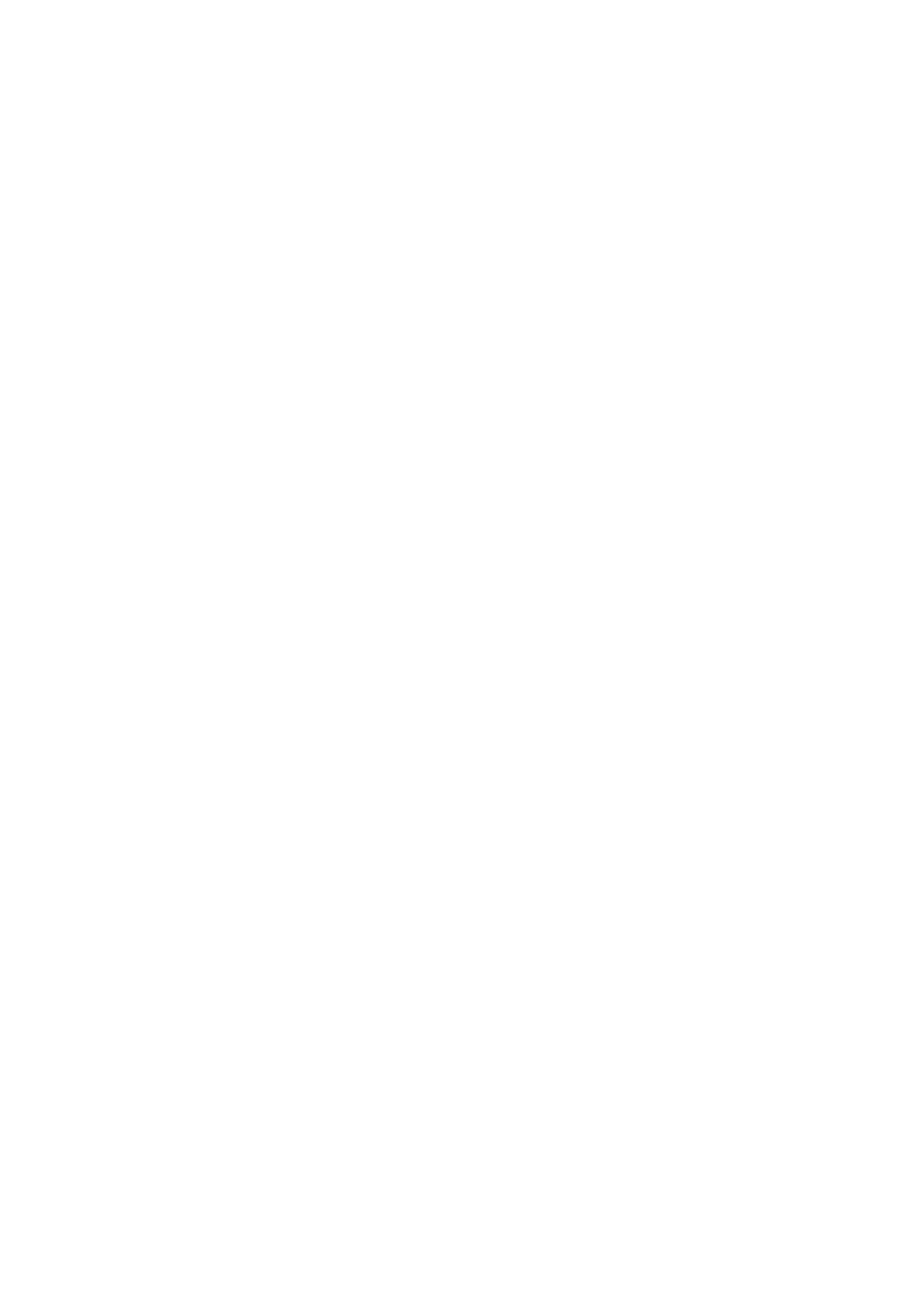where  $(\alpha_4 a)^2 = \Omega^2 - \zeta^2$ . If  $(\alpha_j a)^2 < 0$ ,  $(j=1,2,3)$ , then the Bessel function  $J_n$  is to be replaced by the modified Bessel function  $I_n$ .

In this problem, the free vibration of a generalized thermoelastic solid bar of polygonal cross section is considered. Since the boundary is irregular, the Fourier expansion collocation method is applied on the boundary of the cross section. Thus, the boundary conditions obtained are

obtained are  
\n
$$
\left(\sigma_{pp}\right)_l = \left(\sigma_{pq}\right)_l = \left(\sigma_{zp}\right)_l = \left(T\right)_l = 0.
$$
\n(17)

where  $p$  is the coordinate normal to the boundary and  $q$  is the coordinate in the tangential direction. Here  $\sigma_{pp}$  is the normal stress,  $\sigma_{pq}$  and  $\sigma_{zp}$  are the shearing stresses and  $\left(\right)_l$  is the value at the  $l - th$  segment of the boundary. Since the coordinate p and q are functions of r and  $\theta$ , it is difficult to find transformed expressions for the stresses. Therefore the curved boundary is divided into small segments such that the variations of the stresses are assumed to be constant. Assuming the angle  $\gamma_l$ , between the normal to the segment and the reference axis<br>to be constant, the transformed expressions for the stresses are followed by Nagaya [3-6]<br> $\sigma_{pp} = 2\mu \left[ u_r \cos^2(\theta - \gamma_l) + r^{-1}(u + v$ to be constant, the transformed expressions for the stresses are followed by Nagaya [3-6]

$$
\sigma_{pp} = 2\mu \left[ u_{,r} \cos^2(\theta - \gamma_l) + r^{-1} (u + v_{,\theta}) \sin^2(\theta - \gamma_l) + 0.5 (r^{-1} [u - u_{,\theta}] - v_{,r}) \sin 2(\theta - \gamma_l) \right] + \lambda \left( u_{,r} + r^{-1} (u + v_{,\theta}) + w_{,z} \right),
$$
(18a)

$$
+ \lambda \left( u_{r} + r^{-1} (u + v_{r\theta}) + w_{r} \right),
$$
\n
$$
\sigma_{pq} = \mu \left[ (u_{r} - r^{-1} (v_{r\theta} + u)) \sin 2(\theta - \gamma_{1}) + (r^{-1} (u_{r\theta} - v) + v_{r} \right) \cos 2(\theta - \gamma_{1}) \right],
$$
\n
$$
\sigma_{rq} = \mu \left[ (u_{r} + w_{r} \right) \cos(\theta - \gamma_{1}) - (v_{r} + r^{-1} w_{r\theta}) \sin(\theta - \gamma_{1}) \right].
$$
\n(18c)

$$
\sigma_{pq} = \mu \left[ (u_{r} - r^{-1}(v_{r\theta} + u)) \sin 2(\theta - \gamma_l) + (r^{-1}(u_{r\theta} - v) + v_{r\theta}) \cos 2(\theta - \gamma_l) \right],
$$
\n(18b)  
\n
$$
\sigma_{sq} = \mu \left[ (u_{rz} + w_{rz}) \cos(\theta - \gamma_l) - (v_{rz} + r^{-1}w_{r\theta}) \sin(\theta - \gamma_l) \right].
$$
\n(18c)

Applying the Fourier expansion collocation method along the curved surface of the

boundary, the transformed expressions for the stresses are  
\n
$$
\left[ \left( S_{pp} \right)_l + \left( \overline{S}_{pp} \right)_l \right] e^{i(\varsigma \overline{z} + \Omega T_a)} = 0, \left[ \left( S_{pq} \right)_l + \left( \overline{S}_{pq} \right)_l \right] e^{i(\varsigma \overline{z} + \Omega T_a)} = 0,
$$
\n(19a,b)

$$
\left[ \left( S_{\varphi} \right)_{l} + \left( \overline{S}_{\varphi} \right)_{l} \right] e^{i \left( \varsigma \overline{z} + \Omega T_{a} \right)} = 0, \left[ \left( S_{t} \right)_{l} + \left( \overline{S}_{t} \right)_{l} \right] e^{i \left( \varsigma \overline{z} + \Omega T_{a} \right)} = 0, \tag{19c,d}
$$

where,

$$
\left[ \left( S_{\varphi} \right)_{l} + \left( \overline{S}_{\varphi} \right)_{l} \right] e^{i(\varsigma \overline{z} + \Omega T_{a})} = 0, \quad \left[ \left( S_{t} \right)_{l} + \left( \overline{S}_{t} \right)_{l} \right] e^{i(\varsigma \overline{z} + \Omega T_{a})} = 0, \quad (19c, d)
$$
\nwhere,  
\n
$$
S_{pp} = 0.5 \left( A_{10} e_{0}^{1} + A_{20} e_{0}^{2} + A_{30} e_{0}^{3} + B_{50} e_{0}^{5} \right) + \sum_{n=1}^{\infty} \left( A_{1n} e_{n}^{1} + A_{2n} e_{n}^{2} + A_{3n} e_{n}^{3} + A_{4n} e_{n}^{4} + B_{5n} e_{n}^{5} \right), \quad (20a)
$$
\n
$$
S_{pq} = 0.5 \left( A_{10} f_{0}^{1} + A_{20} f_{0}^{2} + A_{30} f_{0}^{3} \right) + \sum_{n=1}^{\infty} \left( A_{1n} f_{n}^{1} + A_{2n} f_{n}^{2} + A_{3n} f_{n}^{3} + A_{4n} f_{n}^{4} \right), \quad (20b)
$$

$$
S_{pp} = 0.5\left(A_{10}e_{0}^{1} + A_{20}e_{0}^{2} + A_{30}e_{0}^{3} + B_{50}e_{0}^{3}\right) + \sum_{n=1}^{8}\left(A_{1n}e_{n}^{1} + A_{2n}e_{n}^{2} + A_{3n}e_{n}^{3} + A_{4n}e_{n}^{3} + B_{5n}e_{n}^{3}\right),
$$
\n(20a)  
\n
$$
S_{pq} = 0.5\left(A_{10}f_{0}^{1} + A_{20}f_{0}^{2} + A_{30}f_{0}^{3}\right) + \sum_{n=1}^{8}\left(A_{1n}f_{n}^{1} + A_{2n}f_{n}^{2} + A_{3n}f_{n}^{3} + A_{4n}f_{n}^{4}\right),
$$
\n(20b)  
\n
$$
S_{zp} = 0.5\left(A_{10}g_{0}^{1} + A_{20}g_{0}^{2} + A_{30}g_{0}^{3}\right) + \sum_{n=1}^{8}\left(A_{1n}f_{n}^{1} + A_{2n}f_{n}^{2} + A_{3n}f_{n}^{3} + A_{4n}f_{n}^{4}\right),
$$
\n(20c)

$$
S_{pq} = 0.5(A_{10}f_0^+ + A_{20}f_0^- + A_{30}f_0^+) + \sum_{n=1}^{\infty} (A_{1n}f_n^+ + A_{2n}f_n^+ + A_{3n}f_n^+) ,
$$
\n(20b)  
\n
$$
S_{zp} = 0.5(A_{10}g_0^1 + A_{20}g_0^2 + A_{30}g_0^3) + \sum_{n=1}^{\infty} (A_{1n}f_n^1 + A_{2n}f_n^2 + A_{3n}f_n^3 + A_{4n}f_n^4) ,
$$
\n(20c)  
\n
$$
S_t = 0.5(A_{10}k_0^1 + A_{20}k_0^2 + A_{30}k_0^3) + \sum_{n=1}^{\infty} (A_{1n}k_n^1 + A_{2n}k_n^2 + A_{3n}k_n^3) ,
$$
\n(20d)

$$
S_t = 0.5\left(A_{10}k_0^1 + A_{20}k_0^2 + A_{30}k_0^3\right) + \sum_{n=1}^{\infty} \left(A_{1n}k_n^1 + A_{2n}k_n^2 + A_{3n}k_n^3\right),
$$
\n(20d)

$$
\overline{S}_{pp} = 0.5\overline{A}_{40}e_0 + \sum_{n=1}^{\infty} \left( \overline{A}_{1n}e_n + \overline{A}_{2n}e_n + \overline{A}_{3n}e_n + \overline{A}_{4n}e_n^4 + \overline{B}_{5n}e_n^2 \right),
$$
\n(20a)  
\n
$$
\overline{S}_{pp} = 0.5\overline{A}_{40}e_0 + \sum_{n=1}^{\infty} \left( \overline{A}_{1n}e_n + \overline{A}_{2n}e_n + \overline{A}_{3n}e_n + \overline{A}_{4n}e_n^4 + \overline{B}_{5n}e_n^2 \right),
$$
\n(21a)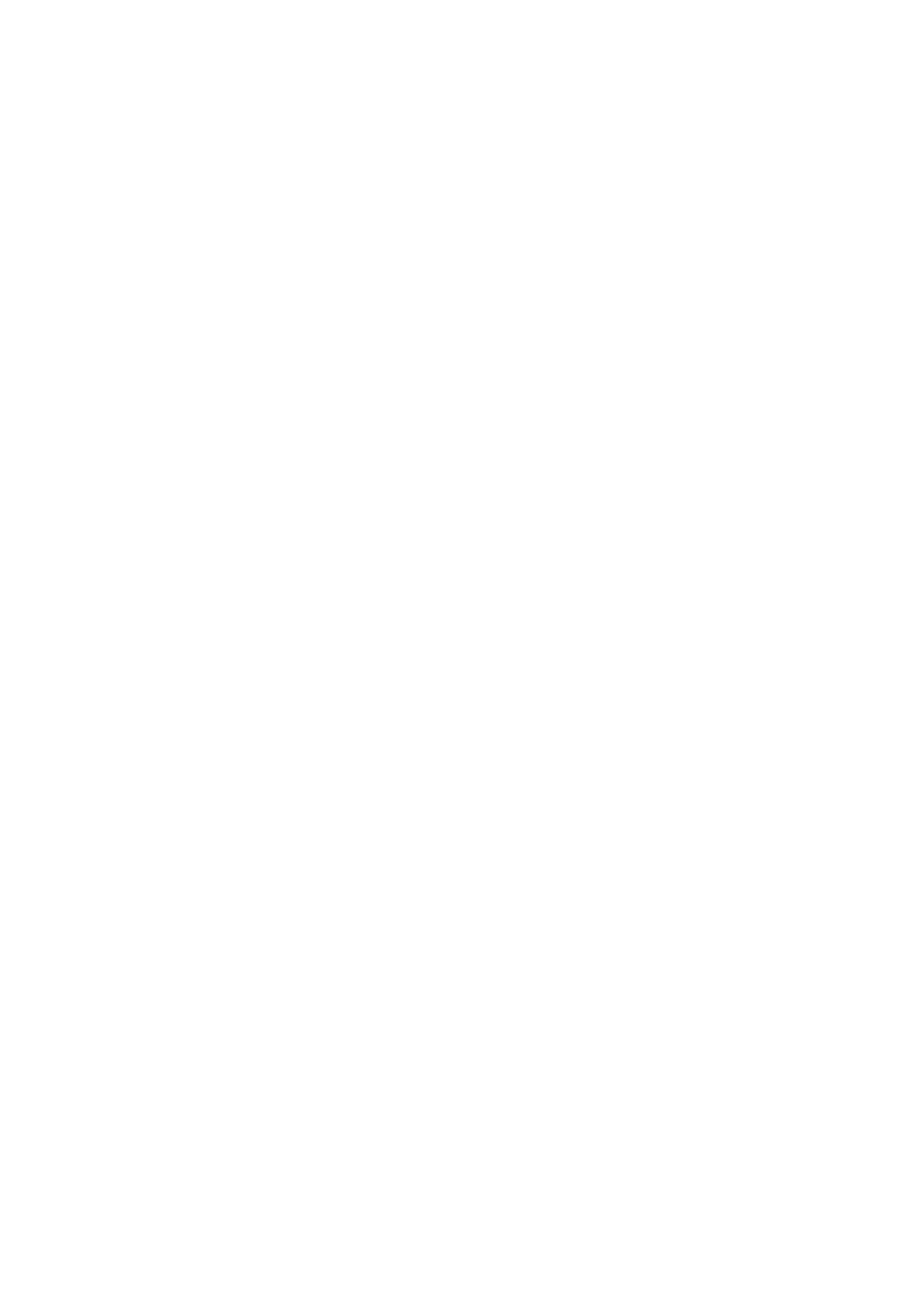where,

where,  
\n
$$
E_{mn}^{j} = (2\varepsilon_n/\pi) \sum_{l=1}^{L} \int_{\theta_{l-1}}^{\theta_{l}} e_n^{j} (R_l, \theta) \cos m\theta d\theta,
$$
\n(24a)

$$
F_{mn}^{j} = \left(2\varepsilon_n/\pi\right) \sum_{l=1}^{L} \int_{\theta_{l-1}}^{\theta_{l}} f_n^{j}\left(R_l, \theta\right) \sin m\theta d\theta, \qquad (24b)
$$

$$
G_{mn}^j = \left(2\varepsilon_n/\pi\right) \sum_{l=1}^L \int_{\theta_{l-1}}^{\theta_l} g_n^j\left(R_l, \theta\right) \cos m\theta d\theta,
$$
\n(24c)

$$
K_{mn}^{j} = \left(2\varepsilon_n/\pi\right) \sum_{l=1}^{L} \int_{\theta_{l-1}}^{\theta_{l}} k_n^{j} \left(R_l, \theta\right) \cos m\theta d\theta. \tag{24d}
$$

Here  $j = 1, 2, 3, 4$  and 5, L is the number of segments,  $R_i$  is the coordinate r at the boundary and  $N$  is the number of terms in the Fourier series.

The boundary conditions for the antisymmetric mode are written in the form of a matrix as<br>given below:<br> $\begin{bmatrix} \overline{E}_{10}^4 & \overline{E}_{11}^1 & \cdots & \overline{E}_{1N}^1 & \overline{E}_{11}^2 & \cdots & \overline{E}_{1N}^2 & \overline{E}_{11}^3 & \cdots & \overline{E}_{1N}^1 & \overline{E}_{11}^4 & \cdots$ given below:

given below:  
\ngiven below:  
\n
$$
\begin{bmatrix}\n\overline{E}_{10}^{4} & \overline{E}_{11}^{1} & \cdots & \overline{E}_{1N}^{1} & \overline{E}_{11}^{2} & \cdots & \overline{E}_{1N}^{2} & \overline{E}_{11}^{3} & \cdots & \overline{E}_{1N}^{3} & \overline{E}_{11}^{4} & \cdots & \overline{E}_{1N}^{4} \\
\vdots & \vdots & \vdots & \vdots & \vdots & \vdots & \vdots & \vdots & \vdots & \vdots \\
\overline{E}_{N0}^{4} & \overline{E}_{N1}^{1} & \cdots & \overline{E}_{NN}^{1} & \overline{E}_{N1}^{2} & \cdots & \overline{E}_{NN}^{2} & \overline{E}_{N1}^{3} & \cdots & \overline{E}_{NN}^{3} & \overline{E}_{N1}^{4} & \cdots & \overline{E}_{NN}^{4} \\
\overline{F}_{00}^{3} & \overline{F}_{01}^{1} & \cdots & \overline{F}_{0N}^{1} & \overline{F}_{01}^{2} & \cdots & \overline{F}_{0N}^{2} & \overline{F}_{01}^{3} & \cdots & \overline{F}_{0N}^{3} & \overline{F}_{01}^{4} & \cdots & \overline{F}_{0N}^{4} \\
\vdots & \vdots & \vdots & \vdots & \vdots & \vdots & \vdots & \vdots & \vdots \\
\overline{F}_{N0}^{4} & \overline{F}_{N1}^{1} & \cdots & \overline{F}_{NN}^{1} & \overline{F}_{N1}^{2} & \cdots & \overline{F}_{NN}^{2} & \overline{F}_{N1}^{3} & \cdots & \overline{F}_{NN}^{3} & \overline{F}_{N1}^{4} & \cdots & \overline{F}_{NN}^{4} \\
\vdots & \vdots & \vdots & \vdots & \vdots & \vdots & \vdots & \vdots & \vdots \\
\overline{G}_{10}^{4} & \overline{G}_{11}^{1} & \cdots & \overline{G}_{1N}^{1} & \overline{G}_{11}^{2} & \cdots & \overline{G}_{NN}^{2} & \overline{G}_{N1}^{3} & \cdots & \overline{G}_{NN}^{3} & \overline{
$$

where,

where,  
\n
$$
\overline{E}_{mn}^j = (2\varepsilon_n/\pi) \sum_{l=1}^L \int_{\theta_{l-1}}^{\theta_l} \overline{e}_n^j (R_l, \theta) \sin m\theta d\theta, \ \overline{F}_{mn}^j = (2\varepsilon_n/\pi) \sum_{l=1}^L \int_{\theta_{l-1}}^{\theta_l} \overline{f}_n^j (R_l, \theta) \cos m\theta d\theta, \ (26a,b)
$$

$$
\overline{G}_{mn}^{j} = (2\varepsilon_n/\pi) \sum_{l=1}^{L} \int_{\theta_{l-1}}^{\theta_{l}} \overline{g}_n^{j} (R_l, \theta) \sin m\theta d\theta, \ \overline{K}_{mn}^{j} = (2\varepsilon_n/\pi) \sum_{l=1}^{L} \int_{\theta_{l-1}}^{\theta_{l}} \overline{k}_n^{j} (R_l, \theta) \sin m\theta d\theta. \tag{26c,d}
$$

# **5. Numerical results and discussion**

In accordance with the theoretical results obtained in the previous sections and comparing these results with the literature results, some numerical analysis of the dispersion equation is carried out for triangular, square, pentagonal and hexagonal cross sectional bars. The secant method given by Antia (2002) is used to obtain the roots of the frequency equation. The material properties of copper at temperature 4.2 *K* are taken approximately as Poisson ratio  $v = 0.3$ , the Young's modulus  $E = 2.139 \times 10^{11} N/m^2$ ,  $\lambda = 8.20 \times 10^{11} kg/m s^2$ ,  $\mu = 4.20 \times 10^{10} \text{kg/m}^3$ ,  $c_v = 9.1 \times 10^{-2} \text{m}^2/\text{ks}^2$ ,  $K = 113 \times 10^2 \text{kg/m/s}^3$ ,  $\rho = 8.96 \times 10^3 \text{kg/m}^3$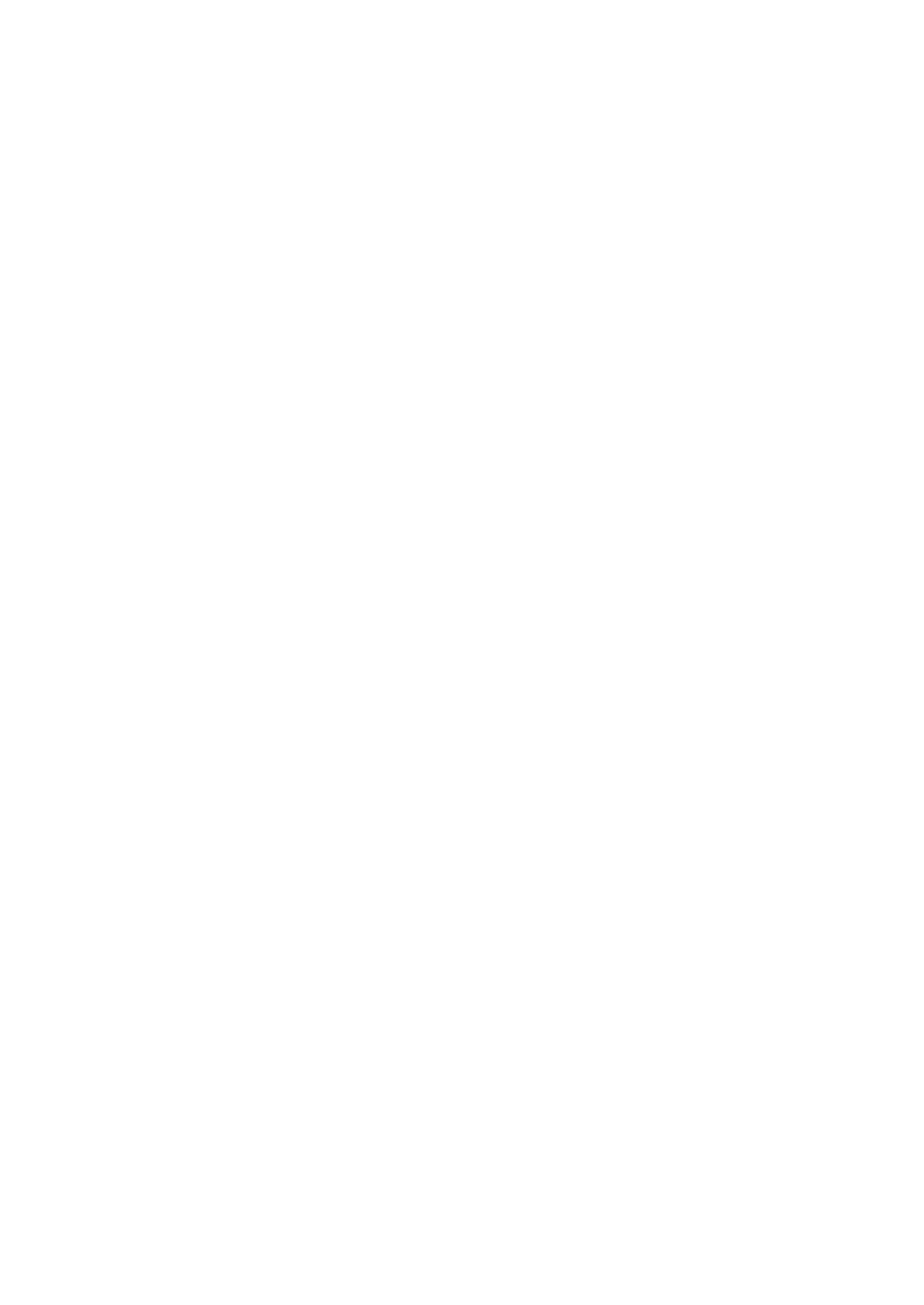|                | Square    |          |          |          |          |          |          | Hexagon  |          |          |          |          |  |  |
|----------------|-----------|----------|----------|----------|----------|----------|----------|----------|----------|----------|----------|----------|--|--|
| Mode           | $\nu = 1$ |          | $v=2$    |          | $v=3$    |          | $v=1$    |          | $v=2$    |          | $v = 3$  |          |  |  |
|                | $R(\xi)$  | $I(\xi)$ | $R(\xi)$ | $I(\xi)$ | $R(\xi)$ | $I(\xi)$ | $R(\xi)$ | $I(\xi)$ | $R(\xi)$ | $I(\xi)$ | $R(\xi)$ | $I(\xi)$ |  |  |
|                | 0.0914    | 0.0914   | 0.0904   | 0.0903   | 0.0842   | 0.0880   | 0.0942   | 0.0825   | 0.1002   | 0.0998   | 0.0957   | 0.1030   |  |  |
| 2              | 0.2717    | 0.2705   | 0.2732   | 0.2697   | 0.2619   | 0.2621   | 0.2766   | 0.2811   | 0.2984   | 0.3017   | 0.3717   | 0.2856   |  |  |
| 3              | 0.4594    | 0.4551   | 0.4611   | 0.4491   | 0.4397   | 0.4351   | 0.4622   | 0.4545   | 0.4993   | 0.5002   | 0.5014   | 0.5016   |  |  |
| $\overline{4}$ | 0.6466    | 0.6349   | 0.6526   | 0.6308   | 0.6209   | 0.6093   | 0.6530   | 0.6361   | 0.7081   | 0.7010   | 0.7084   | 0.7223   |  |  |
| 5              | 0.9564    | 0.9315   | 0.9429   | 0.8937   | 0.8971   | 0.8758   | 0.9168   | 0.8881   | 1.0098   | 0.9804   | 1.0076   |          |  |  |

Table 2. Comparison between the real  $R(\xi)$  and imaginary  $I(\xi)$  parts of frequency for longitudinal modes of the Square and Hexagonal cross-sectional bar with moving heat source velocities  $v=1$ ,  $v=2$  and  $v=3$ .

Table 3. Comparison between the real  $R(\xi)$  and imaginary  $I(\xi)$  parts of frequency for flexural antisymmetric modes of the Triangle and Pentagonal cross-sectional bar with moving heat source velocities  $v = 1$ ,  $v = 2$  and  $v = 3$ .

|                | Triangle  |          |          |          |          |          |          | Pentagon |          |          |          |          |  |  |
|----------------|-----------|----------|----------|----------|----------|----------|----------|----------|----------|----------|----------|----------|--|--|
| Mode           | $\nu = 1$ |          | $v=2$    |          | $v = 3$  |          | $v=1$    |          | $v=2$    |          | $v = 3$  |          |  |  |
|                | $R(\xi)$  | $I(\xi)$ | $R(\xi)$ | $I(\xi)$ | $R(\xi)$ | $I(\xi)$ | $R(\xi)$ | $I(\xi)$ | $R(\xi)$ | $I(\xi)$ | $R(\xi)$ | $I(\xi)$ |  |  |
| л.             | 0.0974    | 0.0870   | 0.0892   | 0.0889   | 0.0748   | 0.0753   | 0.0891   | 0.0889   | 0.0891   | 0.0889   | 0.0625   | 0.0646   |  |  |
| 2              | 0.2665    | 0.1596   | 0.2726   | 0.2677   | 0.2242   | 0.2353   | 0.2690   | 0.2655   | 0.2651   | 0.2591   | 0.1820   | 0.2254   |  |  |
| 3              | 0.4529    | 0.4357   | 0.4592   | 0.4488   | 0.4916   | 0.4023   | 0.4545   | 0.4401   | 0.4527   | 0.4296   | 0.3467   | 0.4148   |  |  |
| $\overline{4}$ | 0.7434    | 0.6147   | 0.6486   | 0.6316   | 0.5722   | 0.5590   | 0.6477   | 0.6170   | 0.6512   | 0.6220   | 0.5294   | 0.5783   |  |  |
| 5              | 0.9430    | 0.9012   | 0.9995   | 0.9409   | 0.8600   | 0.7878   | 0.9432   | 0.8914   | 0.9466   | 0.9003   | 0.7998   |          |  |  |

Table 4. Comparison between the real  $R(\xi)$  and imaginary  $I(\xi)$  parts of frequency for flexural antisymmetric modes of the Square and Hexagonal cross-sectional bar moving heat source velocities  $v = 1$ ,  $v = 2$  and  $v = 3$ .

|      | Square    |          |          |          |          |          |          | Hexagon  |          |          |          |          |  |  |
|------|-----------|----------|----------|----------|----------|----------|----------|----------|----------|----------|----------|----------|--|--|
| Mode | $\nu = 1$ |          | $v=2$    |          | $v=3$    |          | $v=1$    |          | $v=2$    |          | $v=3$    |          |  |  |
|      | $R(\xi)$  | $I(\xi)$ | $R(\xi)$ | $I(\xi)$ | $R(\xi)$ | $I(\xi)$ | $R(\xi)$ | $I(\xi)$ | $R(\xi)$ | $I(\xi)$ | $R(\xi)$ | $I(\xi)$ |  |  |
| 1    | 0.1001    | 0.1001   | 0.0561   | 0.0345   | 0.0999   | 0.0999   | 0.1000   | 0.1000   | 0.0976   | 0.0973   | 0.0999   | 0.1001   |  |  |
| 2    | 0.3000    | 0.3000   | 0.3005   | 0.3004   | 0.3002   | 0.3002   | 0.3000   | 0.3000   | 0.5000   | 0.5000   | 0.3002   | 0.3006   |  |  |
| 3    | 0.5004    | 0.5004   | 0.5003   | 0.5002   | 0.5005   | 0.5005   | 0.4785   | 0.4785   | 0.6200   | 0.6032   | 0.5004   | 0.5005   |  |  |
| 4    | 0.7007    | 0.7007   | 0.7008   | 0.6993   | 0.7059   | 0.7004   | 0.7007   | 0.7007   | 0.9870   | 0.8765   | 0.7007   | 0.7007   |  |  |
| 5    | .0019     | 1.0008   | 1.0010   | 1.0010   | 0.9999   | 1.0004   | 1.0000   | 1.0000   | 1.0010   | 1.0010   | 1.0201   |          |  |  |

Comparing the results of uniform cross sectional bars subjected to moving heat source, it is noticed that as the different vibrational modes increases, the real part of the nondimensional frequency  $R(\xi)$  obtained for the polygonal cross sectional bar increases whereas the imaginary part  $I(\xi)$  decreases, which is the proper physical behavior that the dissipation of energy due to moving heat sources.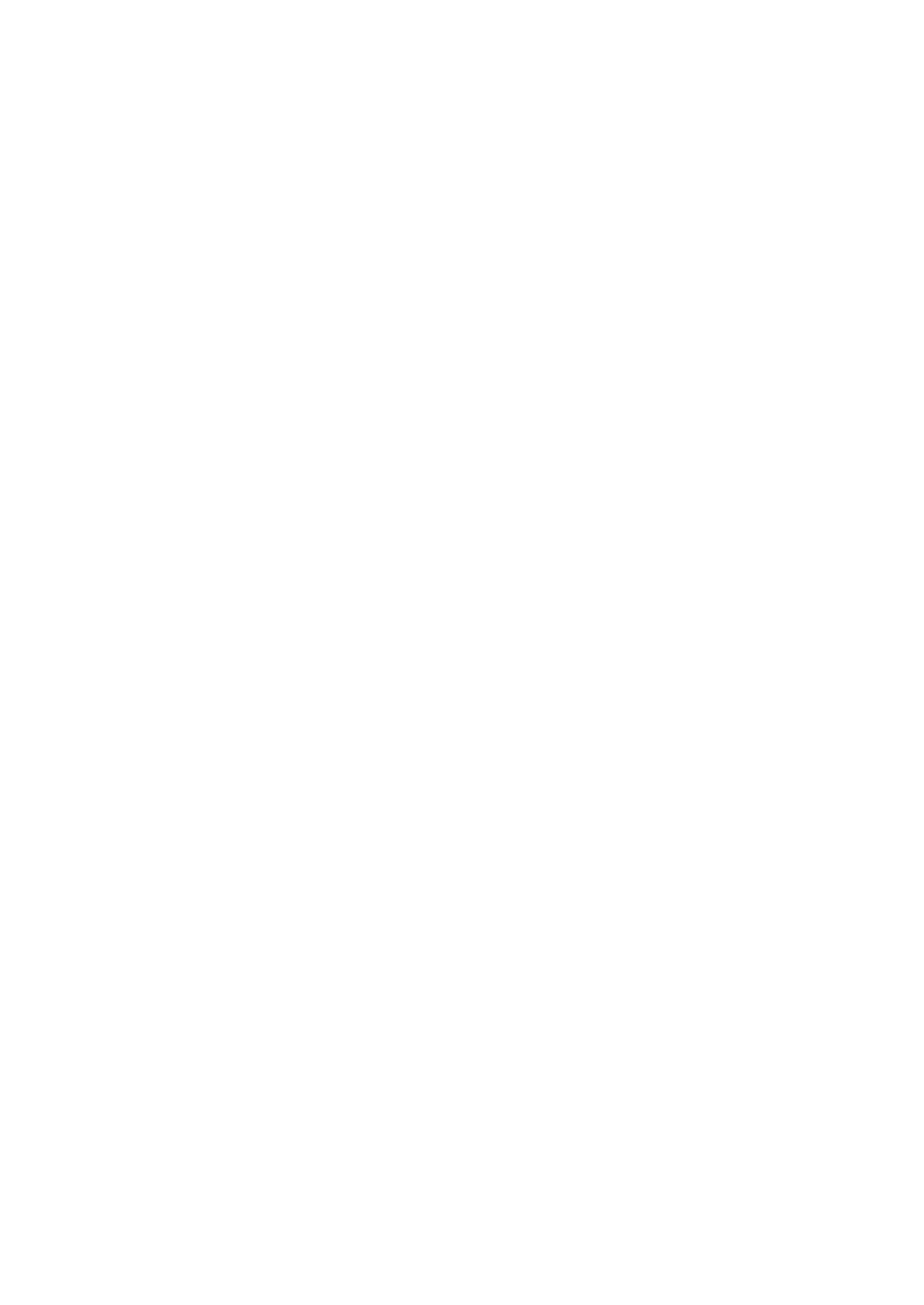modes of bar with respect to the heat source distance  $z = 1$  and  $z = 2$  than in the case of triangular cross sectional bar. The frequencies increase for higher modes of vibrations, and the cross over points in the trend line indicates the transfer of heat energy between the modes of vibrations.



**Fig. 4.** Non dimensional frequency versus dimensionless wave number of a pentagonal bar for al frequency versus dimensionless wave number<br>  $z = 1$  with  $\alpha' = 2.0$ ,  $\chi_1 = 2.6 \times 10^{-7}$ ,  $\chi_2 = \chi_3 = 1.0$ F versus dimensionless wave number o<br>= 2.0,  $\chi_1 = 2.6 \times 10^{-7}$ ,  $\chi_2 = \chi_3 = 1.0$ .



**Fig. 5.** Non dimensional frequency versus dimensionless wave number of a pentagonal bar for al frequency versus dimensionless wave number<br>  $z = 2$  with  $\alpha' = 2.0$ ,  $\chi_1 = 2.6 \times 10^{-7}$ ,  $\chi_2 = \chi_3 = 1.0$ F versus dimensionless wave number of<br>= 2.0,  $\chi_1 = 2.6 \times 10^{-7}$ ,  $\chi_2 = \chi_3 = 1.0$ .

**5.2. Square and Hexagonal cross-sections.** In case of longitudinal vibration of square and hexagonal cross-sectional bars, the displacements are symmetrical about both major and minor axes, since both the cross-sections are symmetric about both the axes. Therefore the frequency equation is obtained by choosing both terms of n and m as 0, 2, 4, 6… in Eq. (23). During flexural motion, the displacements are antisymmetrical about the major axis and symmetrical about the minor axis. Hence the frequency equation is obtained by choosing n, m=1, 3, 5 in Eq. (25).

A graph is drawn between the non-dimensional frequency  $\Omega$  versus dimensionless wave number  $|\zeta|$  of transversely isotropic square cross sectional bar for longitudinal and flexural (antisymmetric) modes of vibrations with the heat source distance  $z = 1$  and  $z = 2$  which is shown in Figs. 6 and 7. From Figures 6 and 7, it is clear that, the displacement of energy in the first mode and second mode of vibrations of longitudinal and flexural (antisymmetric)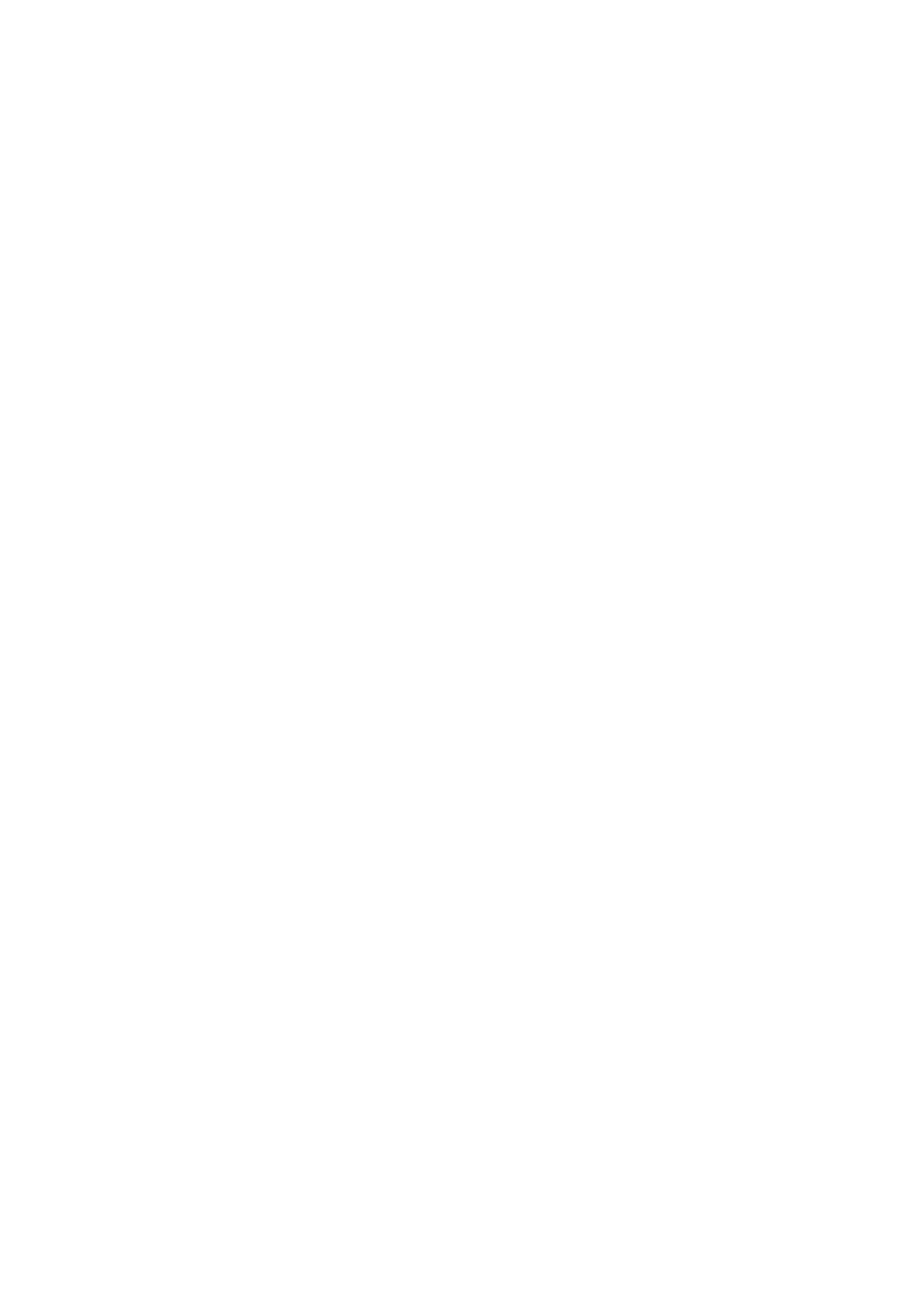developing of reliable finite elements and boundary elements for approximate solution of the problems of wave propagation in structures with moving heat sources.



**Fig. 8.** Non dimensional frequency versus dimensionless wave number of a hexagonal nensional frequency versus dimensionless wave numbe<br>bar for  $z = 1$  with  $\alpha' = 2.0$ ,  $\chi_1 = 2.6 \times 10^{-7}$ ,  $\chi_2 = \chi_3 = 1.0$ F versus dimensionless wave number  $\epsilon = 2.0, \chi_1 = 2.6 \times 10^{-7}, \chi_2 = \chi_3 = 1.0$ .



**Fig. 9.** Non dimensional frequency versus dimensionless wave number of a hexagonal bar for al frequency versus dimensionless wave number<br>  $z = 2$  with  $\alpha' = 2.0$ ,  $\chi_1 = 2.6 \times 10^{-7}$ ,  $\chi_2 = \chi_3 = 1.0$ F versus dimensionless wave number o<br>= 2.0,  $\chi_1 = 2.6 \times 10^{-7}$ ,  $\chi_2 = \chi_3 = 1.0$ .

# **6. Conclusions**

In this paper, the dynamic response of a heat conducting solid bar of polygonal cross section subjected to moving heat source is analyzed by satisfying the boundary conditions on the irregular boundary using the Fourier expansion collocation method and the frequency equation for the longitudinal and flexural vibrations are obtained. Numerically the frequency equations are analyzed for the bar of different cross-section such as triangular, square, pentagonal and hexagonal. From the results of the present method, it is clear that moving heat source and the different geometrical cross sections of the bar influence the frequency. The problem can be analyzed for any other cross section by using the proper geometric relation.

# **Appendix A**

The expressions 
$$
e_n^j \sim \overline{k}_n^j
$$
 used in Eqs. (19) and (21) are given as follows:  
\n
$$
e_n^j = 2\varepsilon_4 \Big\{ n(n-1)J_n(\alpha_j \alpha x) + (\alpha_j \alpha x)J_{n+1}(\alpha_j \alpha x) \Big\} \cos 2(\theta - \gamma_i) \cos n\theta
$$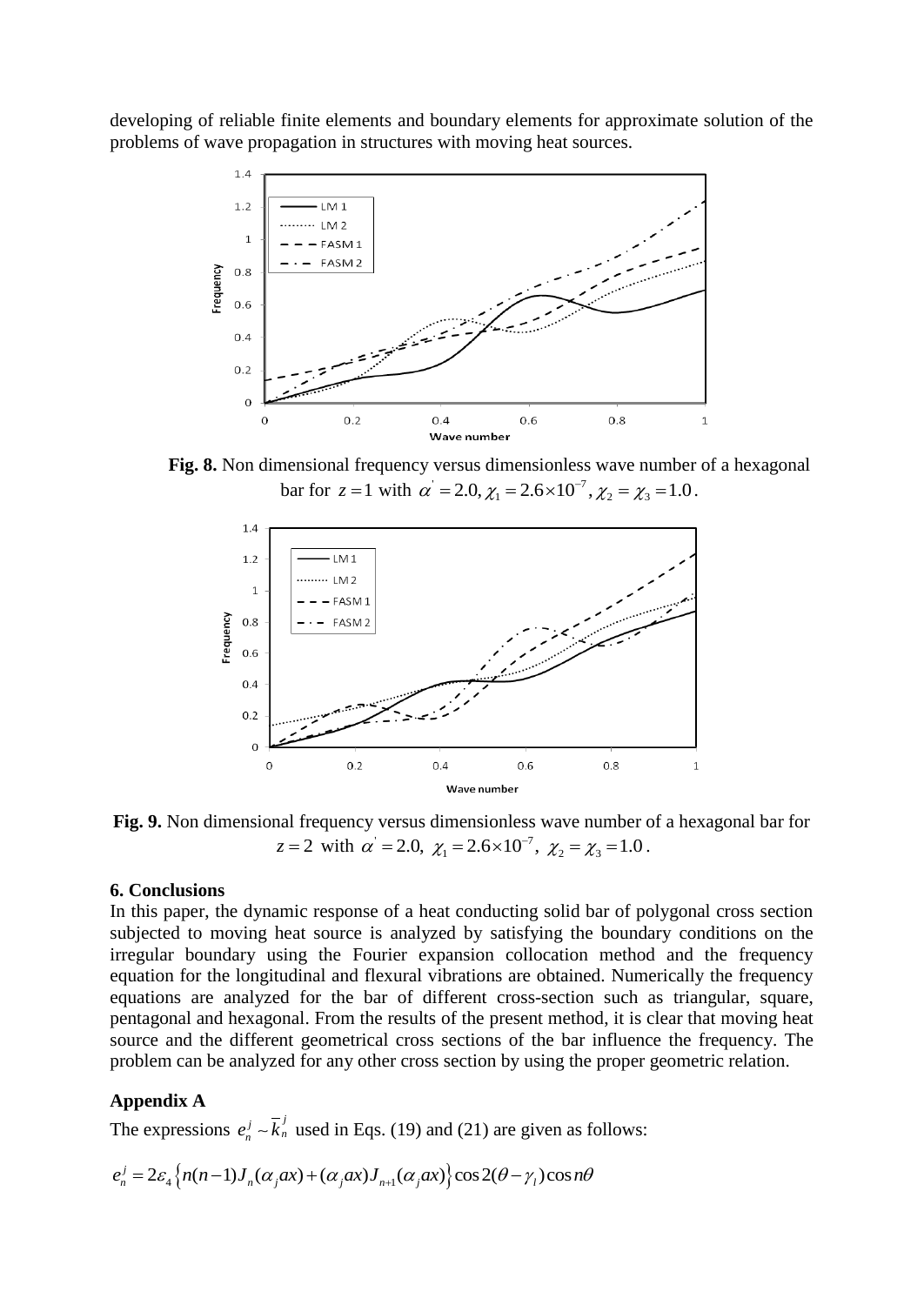192  
\n
$$
- x^{2} \Big\{ \varepsilon_{4} (\alpha_{j} a)^{2} + \Big[ \overline{\lambda} + 2 \cos^{2} (\theta - \gamma_{l}) \Big] + \overline{\lambda} d_{j} \varepsilon_{4} \varsigma \Big\} J_{n} \Big( \alpha_{j} a x \Big) \cos n\theta
$$
\n
$$
+ 2 n \varepsilon_{4} \Big\{ (n-1) J_{n} (\alpha_{j} a x) - (\alpha_{j} a x) J_{n+1} (\alpha_{j} a x) \Big\} \sin n\theta \sin 2(\theta - \gamma_{l}), \quad j = 1, 2, 3 \quad (A.1)
$$
\n
$$
e_{n}^{4} = 2 \varepsilon_{4} \Big\{ n (n-1) J_{n} (\alpha_{4} a x) - (\alpha_{4} a x) J_{n+1} (\alpha_{4} a x) \Big\} \cos n\theta \cos 2(\theta - \gamma_{l})
$$

$$
e_n^4 = 2\varepsilon_4 \{ n(n-1)J_n(\alpha_4 a x) - (\alpha_4 a x)J_{n+1}(\alpha_4 a x) \} \cos n\theta \cos 2(\theta - \gamma_1) + 2\varepsilon_4 \{ [n(n-1) - (\alpha_4 a x)^2]J_n(\alpha_4 a x) + (\alpha_4 a x)J_{n+1}(\alpha_4 a x) \} \sin n\theta \sin 2(\theta - \gamma_1),
$$
(A.2)

$$
+2\varepsilon_4 \Big\{ \left[ n(n-1) - (\alpha_4 \alpha x)^2 \right] J_n(\alpha_4 \alpha x) + (\alpha_4 \alpha x) J_{n+1}(\alpha_4 \alpha x) \Big\} \sin n\theta \sin 2(\theta - \gamma_1), \tag{A.2}
$$
  

$$
f_n^j = 2 \Big\{ \left[ n(n-1) - (\alpha_j \alpha x)^2 \right] J_n(\alpha_j \alpha x) + (\alpha_j \alpha x) J_{n+1}(\alpha_j \alpha x) \Big\} \cos n\theta \sin 2(\theta - \gamma_1)
$$

$$
+ 2n \Big\{ (\alpha_j \alpha x) J_{n+1}(\alpha_j \alpha x) - (n-1) J_n(\alpha_j \alpha x) \Big\} \sin n\theta \cos 2(\theta - \gamma_1), \ j = 1, 2, 3 \tag{A.3}
$$

+ 
$$
2n\{( \alpha_j \alpha x)J_{n+1}(\alpha_j \alpha x) - (n-1)J_n(\alpha_j \alpha x) \} \sin n\theta \cos 2(\theta - \gamma_i), j = 1, 2, 3
$$
 (A.3)  

$$
f_n^4 = 2n\varepsilon_4 \{ (n-1)J_n(\alpha_4 \alpha x) - (\alpha_4 \alpha x)J_{n+1}(\alpha_4 \alpha x) \} \cos n\theta \sin 2(\theta - \gamma_i)
$$

$$
- \varepsilon_4 \{ 2(\alpha_4 \alpha x)J_{n+1}(\alpha_4 \alpha x) - [(\alpha_4 \alpha x)^2 - 2n(n-1)]J_n(\alpha_4 \alpha x) \} \sin n\theta \cos 2(\theta - \gamma_i),
$$
 (A.4)

$$
-\varepsilon_{4}\left\{2(\alpha_{4}ax)J_{n+1}(\alpha_{4}ax)-[(\alpha_{4}ax)^{2}-2n(n-1)]J_{n}(\alpha_{4}ax)\right\}\sin n\theta\cos 2(\theta-\gamma_{1}),
$$
\n(A.4)\n
$$
g_{n}^{j}=(\zeta+d_{j})\left\{nJ_{n}(\alpha_{j}ax)\cos(\overline{n-1}\theta+\gamma_{1})-(\alpha_{j}ax)J_{n+1}(\alpha_{j}ax)\cos(\theta-\gamma_{1})\cos n\theta\right\}, \ j=1,2,3
$$
\n(A.5)

$$
g_n^j = (\zeta + d_j) \Big\{ n J_n(\alpha_j \alpha x) \cos\left(\overline{n-1}\theta + \gamma_l\right) - (\alpha_j \alpha x) J_{n+1}(\alpha_j \alpha x) \cos\left(\theta - \gamma_l\right) \cos n\theta \Big\}, \ j = 1, 2, 3 \qquad (A.5)
$$
  

$$
g_n^4 = \zeta \Big\{ n J_n(\alpha_4 \alpha x) \cos\left(\overline{n-1}\theta + \gamma_l\right) - (\alpha_4 \alpha x) J_{n+1}(\alpha_4 \alpha x) \sin n\theta \sin\left(\theta - \gamma_l\right) \Big\} \qquad (A.6)
$$

$$
g_n^4 = \varsigma \left\{ n J_n(\alpha_4 a x) \cos\left(n - 1\theta + \gamma_l\right) - (\alpha_4 a x) J_{n+1}(\alpha_4 a x) \sin n\theta \sin\left(\theta - \gamma_l\right) \right\}
$$
(A.6)  

$$
k_n^j = e_j \left\{ n \cos\left(n - 1\theta + \gamma_l\right) J_n\left(\alpha_j a x\right) - \left(\alpha_j a x\right) J_{n+1}\left(\alpha_j a x\right) \cos\left(\theta - \gamma_l\right) \cos n\theta \right\}, \ j = 1, 2, 3
$$
(A.7)

$$
g_n^j = (g+d_j)\left\{nJ_n(\alpha_jax)\cos\left(n-\frac{1}{\theta+\gamma_1}\right) - (\alpha_jax)J_{n+1}(\alpha_jax)\cos\left(\theta-\gamma_1\right)\cos n\theta\right\}, \quad j=1,2,3 \quad (A.5)
$$
\n
$$
g_n^4 = g \left\{nJ_n(\alpha_4ax)\cos\left(n-\frac{1}{\theta+\gamma_1}\right) - (\alpha_4ax)J_{n+1}(\alpha_4ax)\sin n\theta\sin\left(\theta-\gamma_1\right)\right\} \quad (A.6)
$$
\n
$$
k_n^j = e_j \left\{n\cos\left(n-\frac{1}{\theta+\gamma_1}\right)J_n(\alpha_jax) - (\alpha_jax)J_{n+1}(\alpha_jax)\cos\left(\theta-\gamma_1\right)\cos n\theta\right\}, \quad j=1,2,3 \quad (A.7)
$$
\n
$$
\bar{e}_n^j = 2\varepsilon_4 \left\{n(n-1)J_n(\alpha_jax) + (\alpha_jax)J_{n+1}(\alpha_jax)\right\}\cos 2(\theta-\gamma_1)\sin n\theta
$$

$$
\begin{aligned}\n&\kappa_n - \varepsilon_j \left\{ \cos\left(n - \frac{1}{l}\right) J_n(\alpha_j \alpha x) - \left(\alpha_j \alpha x\right) J_{n+1}(\alpha_j \alpha x) \cos\left(\theta - \frac{1}{l}\right) \cos n\theta \right\}, \quad j = 1, 2, 3\n\end{aligned}\n\tag{A.7}
$$
\n
$$
\begin{aligned}\n&\bar{\epsilon}_n = 2\varepsilon_4 \left\{ n(n-1) J_n(\alpha_j \alpha x) + (\alpha_j \alpha x) J_{n+1}(\alpha_j \alpha x) \right\} \cos 2(\theta - \gamma_l) \sin n\theta \\
&\quad - x^2 \left\{ \varepsilon_4(\alpha_j a)^2 + \left[ \overline{\lambda} + 2\cos^2(\theta - \gamma_l) \right] + \overline{\lambda} d_j \varepsilon_4 \varepsilon \right\} J_n(\alpha_j \alpha x) \cos n\theta \\
&\quad - 2n\varepsilon_4 \left\{ (n-1) J_n(\alpha_j \alpha x) - (\alpha_j \alpha x) J_{n+1}(\alpha_j \alpha x) \right\} \cos n\theta \sin 2(\theta - \gamma_l), \quad j = 1, 2, 3\n\end{aligned}
$$
\n(A.8)

$$
e_n^4 = 2\varepsilon_4 \left\{ n(n-1)J_n(\alpha_4\alpha x) - (\alpha_4\alpha x)J_{n+1}(\alpha_4\alpha x) \right\} \sin n\theta \cos 2(\theta - \gamma_l)
$$
  
\n
$$
-2\varepsilon_4 \left\{ [n(n-1) - (\alpha_4\alpha x)^2]J_n(\alpha_4\alpha x) + (\alpha_4\alpha x)J_{n+1}(\alpha_4\alpha x) \right\} \cos n\theta \sin 2(\theta - \gamma_l),
$$
\n(A.9)  
\n
$$
\overline{f}_n^j = 2 \left\{ [n(n-1) - (\alpha_j\alpha x)^2]J_n(\alpha_j\alpha x) + (\alpha_j\alpha x)J_{n+1}(\alpha_j\alpha x) \right\} \sin n\theta \sin 2(\theta - \gamma_l)
$$

$$
\overline{f}_{n}^{j} = 2 \Big\{ \big[ n(n-1) - (\alpha_{j}\alpha x)^{2} \big] J_{n}(\alpha_{j}\alpha x) + (\alpha_{j}\alpha x) J_{n+1}(\alpha_{j}\alpha x) \Big\} \sin n\theta \sin 2(\theta - \gamma_{l})
$$
  
\n
$$
- 2n \Big\{ (\alpha_{j}\alpha x) J_{n+1}(\alpha_{j}\alpha x) - (n-1) J_{n}(\alpha_{j}\alpha x) \Big\} \cos n\theta \cos 2(\theta - \gamma_{l}), \ j = 1, 2, 3
$$
  
\n
$$
\overline{f}_{n}^{4} = 2n\varepsilon_{4} \Big\{ (n-1) J_{n}(\alpha_{4}\alpha x) - (\alpha_{4}\alpha x) J_{n+1}(\alpha_{4}\alpha x) \Big\} \sin n\theta \sin 2(\theta - \gamma_{l})
$$
\n(A.10)

$$
- 2n\{( \alpha_j \alpha x)J_{n+1}(\alpha_j \alpha x) - (n-1)J_n(\alpha_j \alpha x) \} \cos n\theta \cos 2(\theta - \gamma_i), j = 1, 2, 3
$$
 (A.10)  

$$
\overline{f}_n^4 = 2n\varepsilon_4 \{ (n-1)J_n(\alpha_4 \alpha x) - (\alpha_4 \alpha x)J_{n+1}(\alpha_4 \alpha x) \} \sin n\theta \sin 2(\theta - \gamma_i)
$$

$$
+ \varepsilon_4 \{ 2(\alpha_4 \alpha x)J_{n+1}(\alpha_4 \alpha x) - [(\alpha_4 \alpha x)^2 - 2n(n-1)]J_n(\alpha_4 \alpha x) \} \cos n\theta \cos 2(\theta - \gamma_i),
$$
 (A.11)  

$$
\overline{g}_n^j = (\varsigma + d_j) \{ nJ_n(\alpha_j \alpha x) \cos(n-1\theta + \gamma_i) - (\alpha_j \alpha x)J_{n+1}(\alpha_j \alpha x) \cos(\theta - \gamma_i) \sin n\theta \}, j = 1, 2, 3
$$
 (A.12)

$$
\overline{g}_n^j = (\varsigma + d_j) \left\{ n J_n(\alpha_j \alpha x) \cos(n - 1\theta + \gamma_l) - (\alpha_j \alpha x) J_{n+1}(\alpha_j \alpha x) \cos(\theta - \gamma_l) \sin n\theta \right\}, j = 1, 2, 3 \quad (A.12)
$$
\n
$$
\overline{g}_n^4 = \varsigma \left\{ n J_n(\alpha_4 \alpha x) \cos(n - 1\theta + \gamma_l) + (\alpha_4 \alpha x) J_{n+1}(\alpha_4 \alpha x) \cos n\theta \sin(\theta - \gamma_l) \right\} \quad (A.13)
$$
\n
$$
\overline{k}_n^j = e_j \left\{ n \cos\left(n - 1\theta + \gamma_l\right) J_n(\alpha_j \alpha x) + \left(\alpha_j \alpha x\right) J_{n+1}(\alpha_j \alpha x) \cos(\theta - \gamma_l) \sin n\theta \right\}, j = 1, 2, 3 \quad (A.14)
$$

$$
\overline{g}_n^4 = \varsigma \left\{ nJ_n(\alpha_4 a x) \cos\left(n - 1\theta + \gamma_1\right) + (\alpha_4 a x) J_{n+1}(\alpha_4 a x) \cos n\theta \sin\left(\theta - \gamma_1\right) \right\}
$$
(A.13)  

$$
\overline{k}_n^j = e_j \left\{ n \cos\left(n - 1\theta + \gamma_1\right) J_n(\alpha_j a x) + \left(\alpha_j a x\right) J_{n+1}(\alpha_j a x) \cos\left(\theta - \gamma_1\right) \sin n\theta \right\}, \ j = 1, 2, 3
$$
(A.14)

$$
\overline{k}_{n}^{j} = e_{j} \left\{ n \cos \left( \overline{n-1} \theta + \gamma_{l} \right) J_{n} \left( \alpha_{j} \alpha x \right) + \left( \alpha_{j} \alpha x \right) J_{n+1} \left( \alpha_{j} \alpha x \right) \cos(\theta - \gamma_{l}) \sin n\theta \right\}, j = 1, 2, 3 \quad (A.14)
$$

192